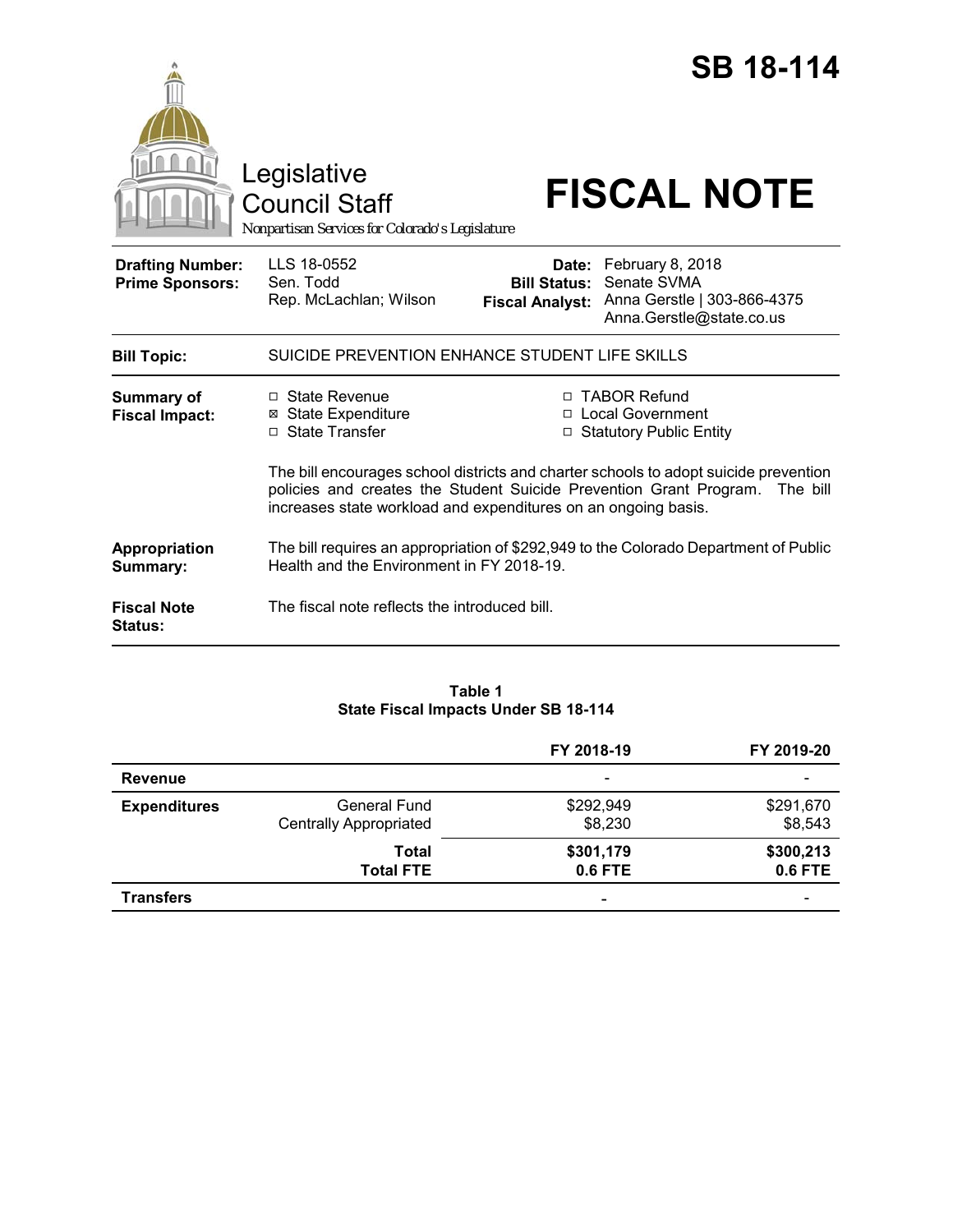# **Summary of Legislation**

**Office of Suicide Prevention.** Under current law, the Colorado Department of Public Health and the Environment (CDPHE) coordinates suicide prevention programs in the state. The bill codifies the Office of Suicide Prevention into law and specifies that it may work with families, school districts, and schools to assist youth who have attempted suicide to transition back into school.

**Suicide prevention policies.** This bill encourages school districts, charter schools, and Charter School Institute (CSI) schools to adopt a student suicide prevention policy and designate a staff person to serve as the student suicide prevention coordinator. Policies should include:

- suicide prevention training for school health professionals and all staff that have contact with students;
- lifeskills, social emotional learning, and resiliency training in health education programs and other areas of curricula;
- training for students on suicide risk factors, signs, and symptoms, and the importance of reaching out to a trusted adult when needed; and
- parent education about suicide prevention.

CDPHE and the School Safety Resource Center (SSRC) in the Department of Public Safety (DPS) must work collaboratively with a district or school that requests assistance to provide existing evidence-based programs and resources that may help provide suicide prevention services. CDPHE must make all evidence-based resources available on their website by November 1, 2018. Schools may select the type of trainings and programs that best suit its needs, are encouraged to use resources available from CDPHE and DPS, and may apply for a grant for financial assistance to implement the policy.

**Grant program.** This bill creates the Student Suicide Prevention Grant Program in CDPHE to provide financial assistance to districts and schools to adopt and implement student suicide prevention policies and training, beginning January 1, 2019. The program may provide up to 25 grants per year, ranging from \$5,000 to \$10,000. No later than November 1, 2018, the State Board of Health must promulgate rules for the program, including application procedures and criteria for the selection of grant recipients.

The bill creates a 10-member advisory committee to make recommendations to the State Board of Health related to program rules, grant applications, grant recipients, and adds consulting with CDPHE on the implementation of the grant program to the duties for the School Safety Resource Center in DPS.

Grant recipients must submit a report to CDPHE no later than six months after the grant's expiration summarizing how the grant was used, and CDPHE must submit an annual report to the State Board of Health and health committees of the General Assembly that includes information specified by the bill.

**Cash fund.** The bill creates the Student Suicide Prevention Grant Program for Schools Fund, containing funds appropriated for the program, as well as gifts, grants, and donations that CDPHE is authorized to receive. CDPHE may not spend more than three percent of the money expended from the fund for administrative expenses.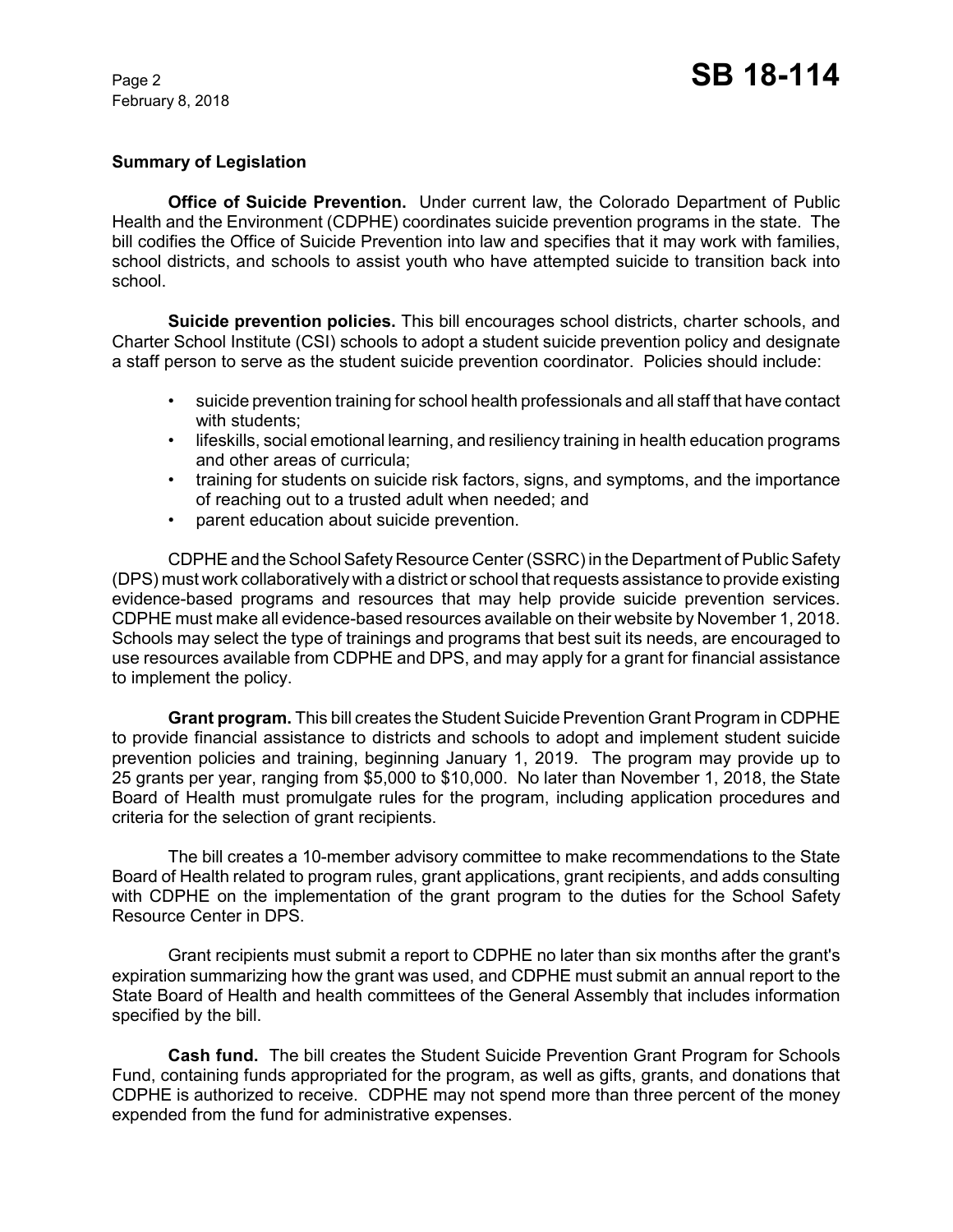## **Background**

Currently, the Office of Suicide Prevention in the Prevention Services Division in CDPHE coordinates suicide prevention and intervention efforts, supports the Suicide Prevention Commission, conducts outreach to healthcare facilities following a suicide attempt, and operates a community grant program working in suicide prevention. The office receives \$539,000 from General Fund and \$736,000 from a five-year federal grant to support youth suicide prevention in eight counties in Colorado. It is allocated 2.6 FTE.

The SSRC provides assistance to schools, school districts, and community partners in preventing, preparing for, responding to, and recovering from emergencies and crisis situations, and fostering positive learning environments. Specifically, the SSRC offers trainings, resources, webinars, conferences, and technical assistance. Resources include bullying prevention and intervention and strategies for updating a comprehensive school safety plan. The center currently has 6.0 FTE.

# **State Expenditures**

The bill increases expenditures in CDPHE by \$301,179 and 0.6 FTE in FY 2018-19 and \$300,213 and 0.6 FTE in FY 2019-20. These costs are assumed to be paid out of the General Fund. The bill also increases the workload for the SSRC in DPS and Colorado Department of Education (CDE). Costs and workload impacts are discussed below.

|                                                    | FY 2018-19 | FY 2019-20 |
|----------------------------------------------------|------------|------------|
| Department of Public Health and Environment        |            |            |
| <b>Personal Services</b>                           | \$37,676   | \$41,100   |
| <b>Operating Expenses and Capital Outlay Costs</b> | \$5,273    | \$570      |
| <b>Grants to School Districts</b>                  | \$250,000  | \$250,000  |
| Centrally Appropriated Costs*                      | \$8,230    | \$8,543    |
| FTE - Personal Services                            | $0.6$ FTE  | $0.6$ FTE  |
| <b>Total Cost</b>                                  | \$301,179  | \$300,213  |
| <b>Total FTE</b>                                   | $0.6$ FTE  | $0.6$ FTE  |

#### **Table 2 Expenditures Under SB 18-114**

 *\* Centrally appropriated costs are not included in the bill's appropriation.*

**Office of Suicide Prevention — CDPHE.** CDPHE requires 0.6 FTE beginning in FY 2018-19 to provide assistance to districts with creating suicide prevention policies and to implement the grant program. The fiscal note assumes that most districts will adopt a suicide prevention policy of some kind, 50 districts will ask for assistance, and 40 will apply for the 25 grants. It is also assumed that all 25 grants will be awarded in the first year. Of the required FTE, 0.2 FTE is required to support students, families, and districts who have been impacted by suicide, provide assistance to districts implementing a prevention policy, and compile evidence-based resources; and 0.4 FTE is required to support the advisory committee and administer the grant program, including developing materials, conducting outreach, managing grants, and processing applications. Staffing levels assume a July, 1, 2018, start date and the General Fund paydate shift.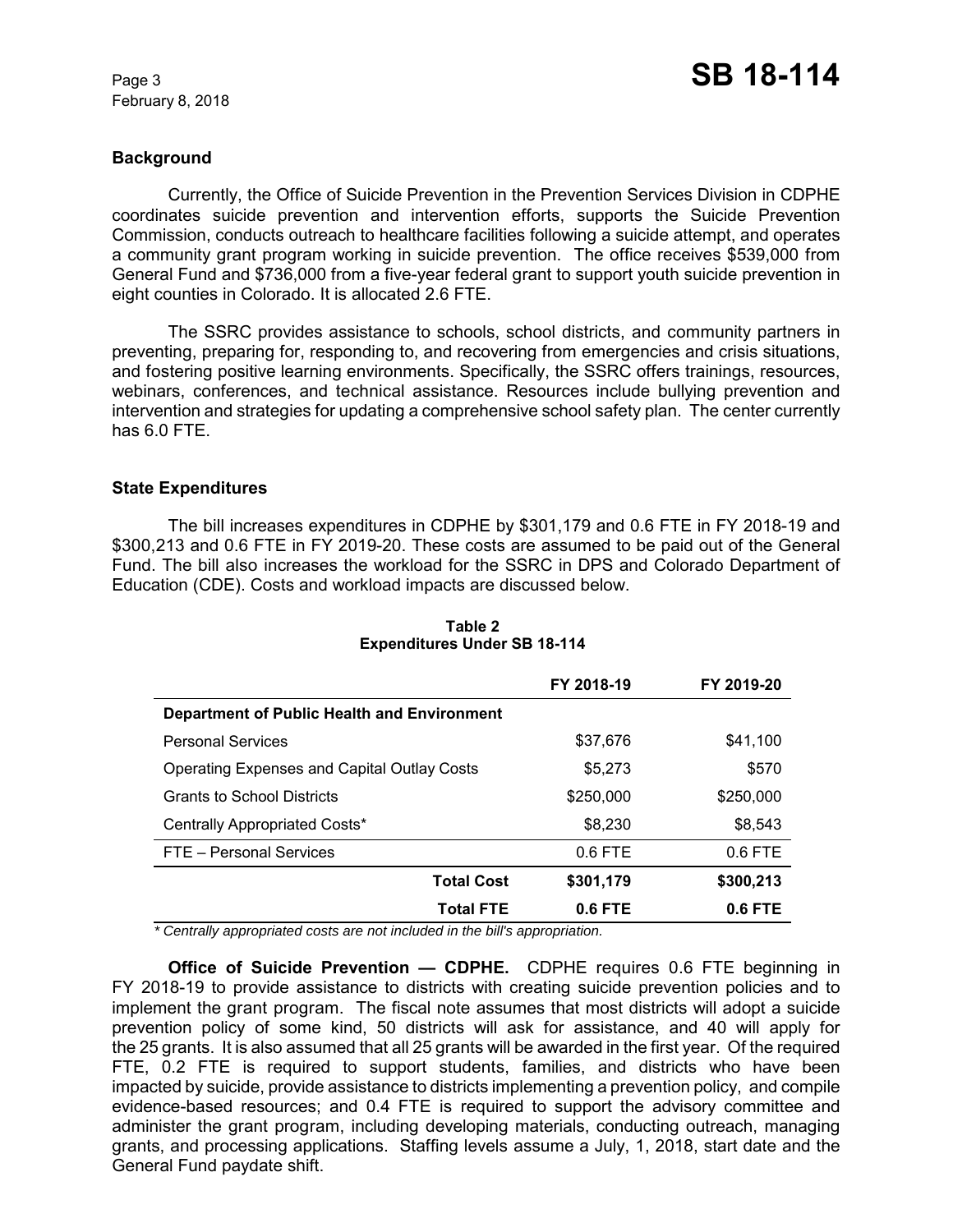**School Safety Resource Center — DPS.** The bill increases the workload for the SSRC to provide evidence-based resources and programs to school districts that are implementing suicide prevention policies and to serve on the advisory board. The fiscal note assumes that the SSRC will connect districts to existing resources and trainings and is not required to develop resources and actually train students and district staff. In addition, districts are not required to solicit DPS or CDPHE for assistance in developing a policy. As a result, the workload increase is expected to be accomplished within existing resources; however, should additional resources be required to meet the demand or to develop and offer trainings, they will be requested through the annual budget process.

**Department of Education.** The bill increases the workload for CDE to serve on the advisory committee for the grant program and to provide assistance to districts with incorporating suicide prevention, life skills, social emotional learning, and resiliency training into curricula.

**Centrally appropriated costs.** Pursuant to a Joint Budget Committee policy, certain costs associated with this bill are addressed through the annual budget process and centrally appropriated in the Long Bill or supplemental appropriations bills, rather than in this bill. These costs, which include employee insurance and supplemental employee retirement payments, are estimated to be \$8,230 in FY 2018-19 and \$8,543 in FY 2019-20.

#### **School District Impact**

The bill increases workload and costs for school districts that adopt suicide prevention policies. The fiscal note assumes that most districts will adopt suicide prevention policies of some kind; the extent to which the policies meet the guidelines in the bill may vary based on available resources. Costs may include mental health staff, training for staff, students, and parents, and contracting for support in implementing a policy. For 25 districts, these costs will be offset by an increase in revenue from the grant program established by the bill. Costs will vary among districts.

#### **Technical Note**

The bill specifies that no more than 3 percent (\$7,500) of the amount distributed for grants may be used for administrative expenses; however, CDPHE requires approximately \$37,000 in FY 2018-19 to fully implement the grant program portion of the bill, excluding centrally appropriated costs.

#### **Effective Date**

The bill takes effect upon signature of the Governor, or upon becoming law without his signature.

# **State Appropriations**

For FY 2018-19, the bill requires a General Fund appropriation of \$292,949 to the Colorado Department of Public Health and the Environment, and an allocation of 0.6 FTE.